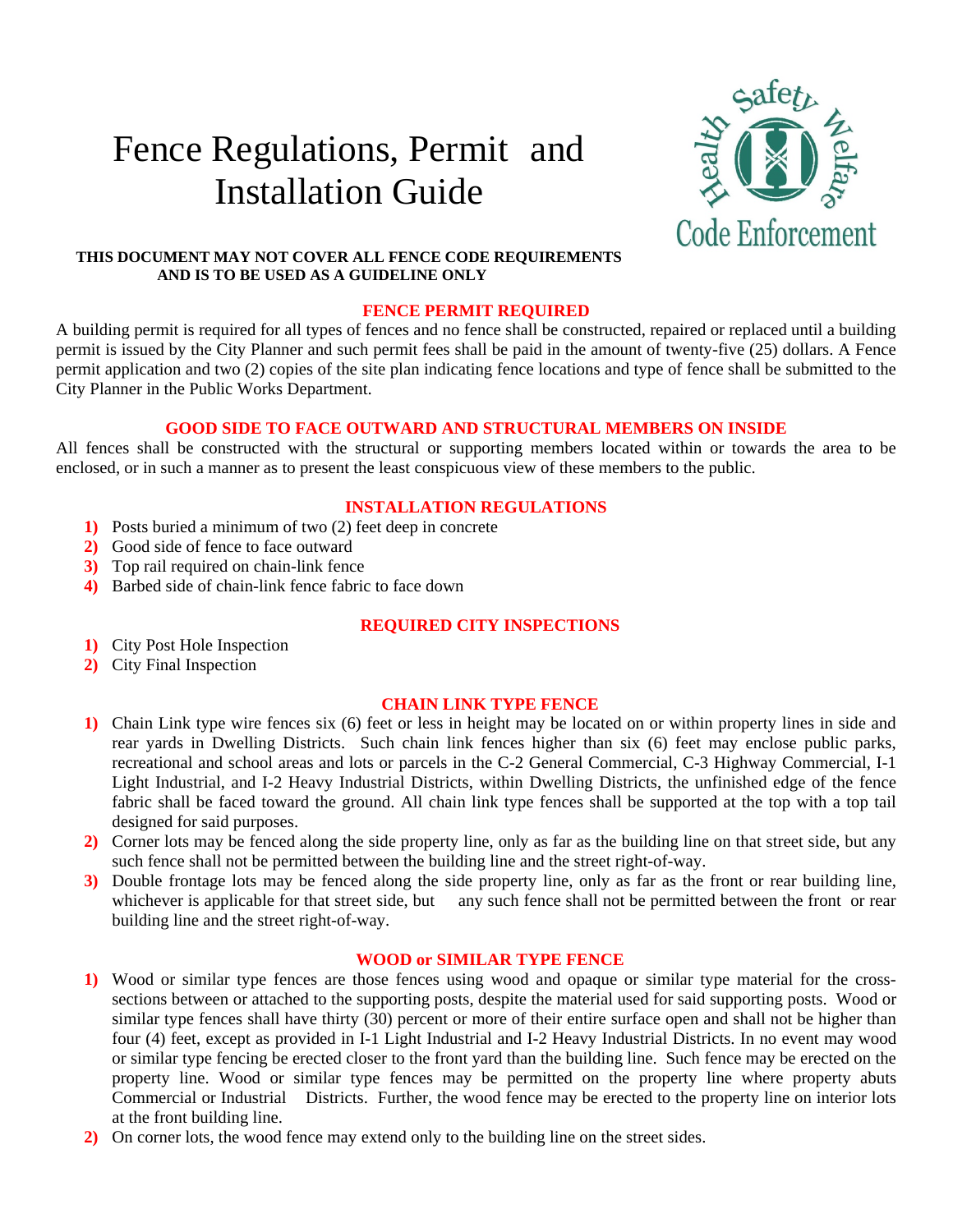#### **PRIVACY TYPE FENCES**

- **1)** A privacy fence is a wood or opaque fence which allows little or no air or light to pass through it. A privacy fence may be erected no closer to the front yard than the building line. Such fence may be constructed to a maximum height of six (6) feet. Such privacy fences may be erected on the property lines.
- **2)** Privacy fences may be permitted on the property line where property abuts Commercial or Industrial District. Further, the privacy fence may be erected to the property line on interior lots at the front building line.
- **3)** On corner lots the privacy fence may extend only to the building line on the street sides.
- **4)** The regulations for privacy fences contained herein are applicable only for residentially zoned property and for the non-residentially zoned property which abuts residentially zoned property.

# **SWAG or DECORATIVE TYPE FENCES.**

**1)** A swag or decorative fence is permitted in front of the building line if such fence is not higher than thirty (30) inches.

#### **BARBED WIRE or ELECTRICALLY CHARGED TYPE FENCES**

- **1)** No barbed wire fences shall be erected within Dwelling Districts, or in Non-Dwelling Districts abutting a Dwelling District.
- **2)** If barbed wire strands are to be installed in Non-Dwelling Districts and the fence is located on the property line, the barbed strands must face inward, towards the owner's property, he must move his fence inside his property a sufficient distance, such that the overhand of the barbed wire falls entirely within his property.
- **3)** Electrically charged fences shall not be permitted in the City except in compliance with the requirements and limitations of this subsection. "Electric Type Fences" consisting of Underwriters Laboratories approved electrically charged elements may be used to enclose animals or exclude animals from agriculture on lots of (1) acre or more. Such fences cannot be used as stand-alone boundary fences, and must bear a sign stating "Warning Electric Fence", or similar wording at least every two hundred (200) lineal feet.
- **4)** "Electric Type Fences", as defined above, which:
	- **(a)** are affixed to the interior side of an existing permitted fence, or
	- **(b)** are temporary or transportable in that they lack footings for supporting members and are otherwise readily capable of removal or relocation from time to time as need arises, may be installed without a permit.
- **5)** No Razor-ribbon Type Fence shall be permitted.

# **FENCES MAINTAINED**

All fences shall be maintained in good condition and repair in regard to construction and paint and maintenance, and such determination shall be made by Code Enforcement.

**415 Elm Grove Lane Hazelwood, MO 63042 314.513.5013 Tel 314.839.0249 Fax**